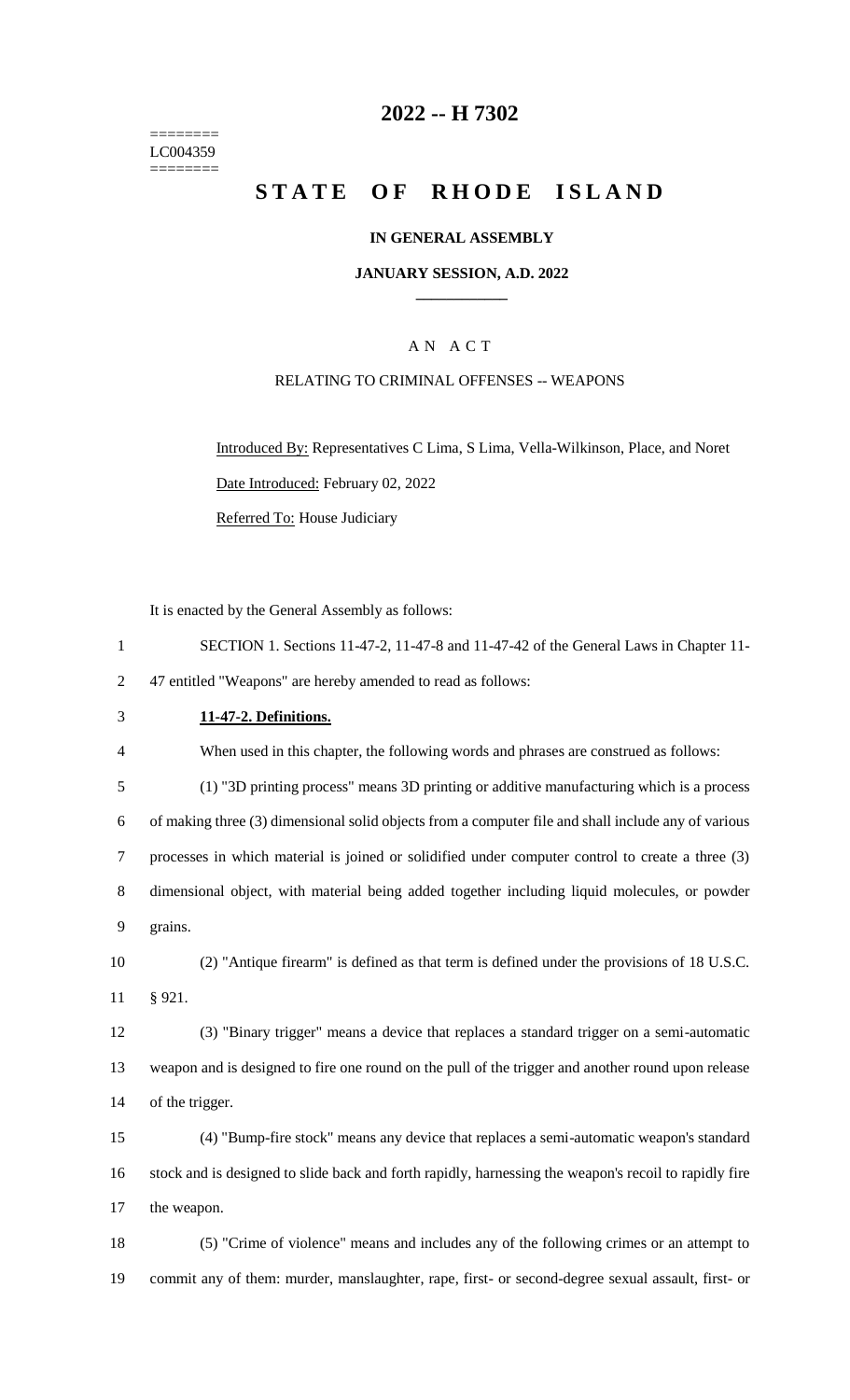second-degree child molestation, kidnapping, first- and second-degree arson, mayhem, robbery, burglary, breaking and entering, any felony violation involving the illegal manufacture, sale, or delivery of a controlled substance, or possession with intent to manufacture, sell, or deliver a controlled substance classified in schedule I or schedule II of § 21-28-2.08, any violation of § 21- 28-4.01.1 or § 21-28-4.01.2 or conspiracy to commit any violation of these statutes, assault with a dangerous weapon, assault or battery involving grave bodily injury, or assault with intent to commit any offense punishable as a felony; upon any conviction of an offense punishable as a felony offense under § 12-29-5.

 (6) "Firearm" includes any machine gun, pistol, rifle, air rifle, air pistol, "blank gun," "BB gun," or other instrument from which steel or metal projectiles are propelled, or that may readily be converted to expel a projectile, except crossbows, recurve, compound, or longbows, and except instruments propelling projectiles that are designed or normally used for a primary purpose other than as a weapon. The frame or receiver of the weapon shall be construed as a firearm under the provisions of this section.

 (7) "Fugitive from justice" means any person who has fled from any state, territory, the District of Columbia, or possession of the United States to avoid prosecution for a crime of violence or to avoid giving testimony in any criminal proceeding.

 (8) "Ghost gun" means a firearm, including a frame or receiver, that lacks a unique serial number engraved or cased in metal alloy on the frame or receiver by a licensed manufacturer, 20 maker, or importer under federal law or markings in accordance with 27 C.F.R. § 479.102. It does not include a firearm that has been rendered permanently inoperable, or a firearm that is not required to have a serial number in accordance with the federal Gun Control Act of 1968.

 (9) "Licensing authorities" means the board of police commissioners of a city or town where the board has been instituted, the chief of police or superintendent of police of other cities and towns having a regular organized police force, and, in towns where there is no chief of police or superintendent of police, it means the town clerk who may issue licenses upon the recommendation of the town sergeant, and it also means any other person or body duly authorized by the city or town charter or by state law.

 (10) "Machine gun" means any weapon that shoots, is designed to shoot, or can be readily restored to shoot automatically more than one shot, without manual reloading, by a single function of the trigger. The term also includes the frame or receiver of the weapon, any combination of parts designed and intended for use in converting a weapon into a machine gun, and any combination of parts from which a machine gun can be assembled if the parts are in the possession or under the control of a person.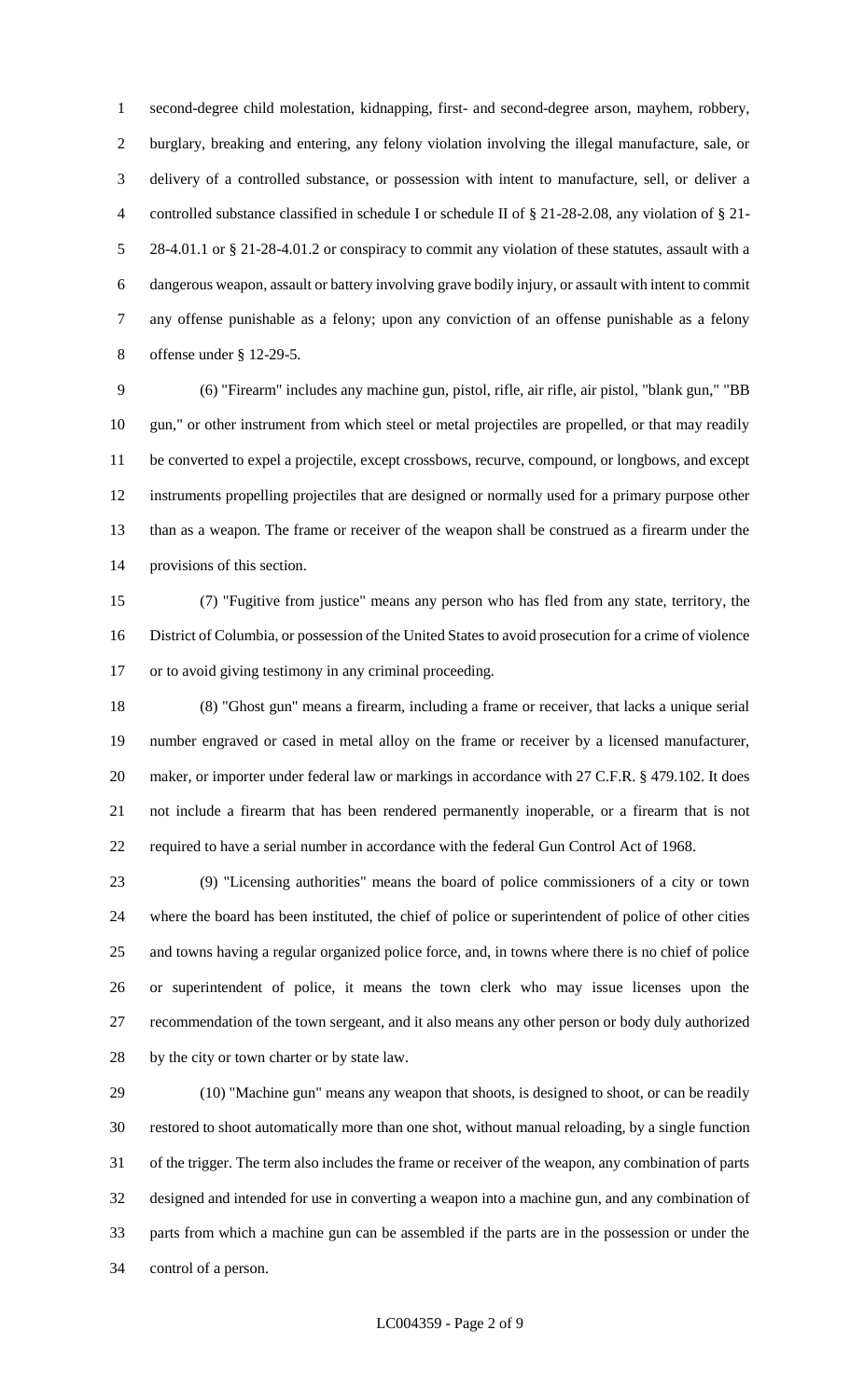(11) "Major component" means, with respect to a firearm: (i) The slide or cylinder or the frame or receiver of the firearm; and (ii) In the case of a rifle or shotgun, includes the barrel of the firearm. (12) "Person" includes an individual, partnership, firm, association, or corporation. (13) "Pistol" includes any pistol or revolver, and any shotgun, rifle, or similar weapon with overall length less than twenty-six inches (26"), but does not include any pistol or revolver designed for the use of blank cartridges only. (14) "Sawed-off rifle" means any rifle with overall length of less than twenty-six inches (26") or barrel length of less than sixteen inches (16"). (15) "Sawed-off shotgun" means any shotgun with overall length of less than twenty-six inches (26") or barrel length of less than eighteen inches (18"). (16) "Sell" includes let or hire, give, lend, and transfer, and "purchase" includes hire, accept, and borrow, and "purchasing" shall be construed accordingly. 14 (17) "Stun gun" is a battery-powered handheld device that transmits an electric charge from 15 the device to a person, while touching or applying the device to a person, and is activated by a 16 trigger or button.  $\left(\frac{(17)(18)}{17}\right)$  "Trigger crank" means a trigger actuator that attaches to the trigger of a semi- automatic weapon and causes the weapon to fire by turning the crank handle.  $\left(\frac{(18)(19)}{(18)(19)}\right)$  "Undetectable firearm" means any firearm that: (i) After removal of all parts, other than a major component, is not as detectable by walk- through metal detectors commonly used at airports or other public buildings; or (ii) Any major component of which, if subjected to inspection by the types of detection devices commonly used at airports or other public buildings for security screening, would not generate an image that accurately depicts the shape of the component; or (iii) Is manufactured wholly of plastic, fiberglass, or through a 3D printing process; or (iv) Upon which the frame or receiver lacks a unique serial number engraved or cased into on the frame or receiver by a licensed manufacturer, maker, or importer under federal law, or markings in accordance with 27 C.F.R. § 479.102. Provided, however, this subsection shall not apply to any firearm rendered permanently inoperable or a firearm manufactured prior to 1968. **11-47-8. License or permit required for carrying pistol -- Other weapons prohibited License or permit required for carrying pistol or stun gun -- Possession of a machine gun.** (a) No person shall, without a license or permit issued as provided in §§ 11-47-11, 11-47- 12, and 11-47-18, carry a pistol or revolver in any vehicle or conveyance or on or about his or her person whether visible or concealed, except in his or her dwelling house or place of business or on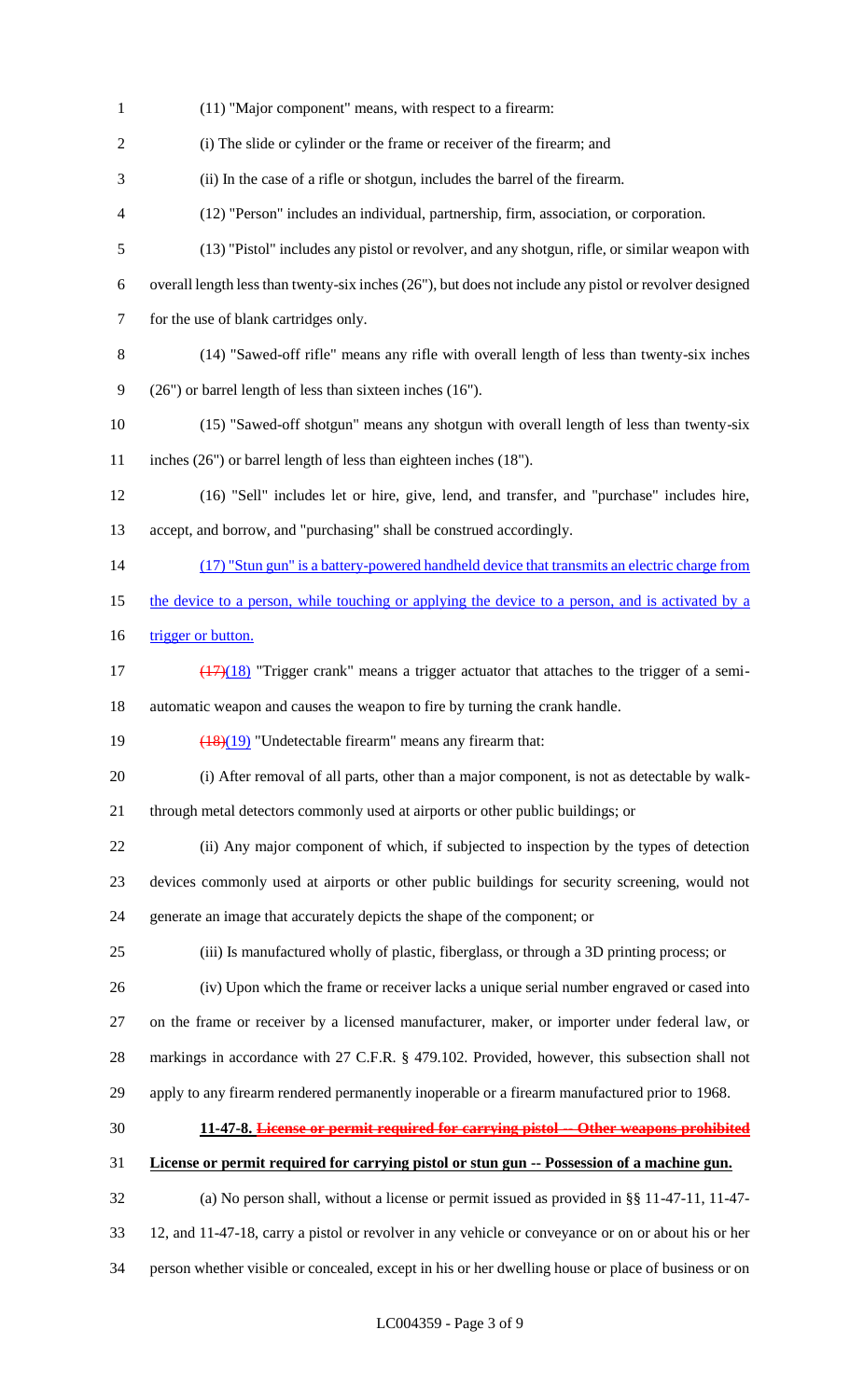1 land possessed by him or her or as provided in §§ 11-47-9 and 11-47-10. The provisions of these sections shall not apply to any person who is the holder of a valid license or permit issued by the licensing authority of another state, or territory of the United States, or political subdivision of the state or territory, allowing him or her to carry a pistol or revolver in any vehicle or conveyance or on or about his or her person whether visible or concealed, provided the person is merely transporting the firearm through the state in a vehicle or other conveyance without any intent on the part of the person to detain him or herself or remain within the state of Rhode Island. No person shall manufacture, sell, purchase, or possess a machine gun except as otherwise provided in this chapter. Every person violating the provision of this section shall, upon conviction, be punished by imprisonment for not less than one nor more than ten (10) years, or by a fine up to ten thousand dollars (\$10,000), or both, and except for a first conviction under this section, shall not be afforded the provisions of suspension or deferment of sentence, nor a probation.

 (b) No person shall have in his or her possession or under his or her control any sawed-off shotgun or sawed-off rifle as defined in § 11-47-2. Any person convicted of violating this subsection shall be punished by imprisonment for up to ten (10) years, or by a fine of up to five 16 thousand dollars (\$5,000), or both.

 (c) No person shall have in his or her possession or under his or her control any firearm while the person delivers, possesses with intent to deliver, or manufactures a controlled substance. Any person convicted of violating this subsection shall be punished by imprisonment for not less than two (2) years nor more than twenty (20) years, and the sentence shall be consecutive to any sentence the person may receive for the delivery, possession with intent to deliver, or the manufacture of the controlled substance. It shall not be a defense to a violation of this subsection that a person has a license or permit to carry or possess a firearm.

 (d) It shall be unlawful for any person to possess a bump-fire device, binary trigger, trigger crank, or any other device that when attached to a semi-automatic weapon allows full-automatic fire. Individuals who possess these items shall have ninety (90) days from the enactment of this 27 section to either sell, destroy, or otherwise remove these items from the state of Rhode Island. Every person violating the provisions of this section shall, upon conviction, be punished by imprisonment 29 for not less than one nor more than ten (10) years, or by a fine up to ten thousand dollars (\$10,000), or both, and, except for a first conviction under this section, shall not be afforded the provisions of suspension or deferment of sentence, nor a probation.

 (e) No person shall manufacture, sell, offer to sell, transfer, purchase, possess, or have under his or her control a ghost gun or an undetectable firearm or any firearm produced by a 3D printing process. Any person convicted of violating this subsection shall be punished by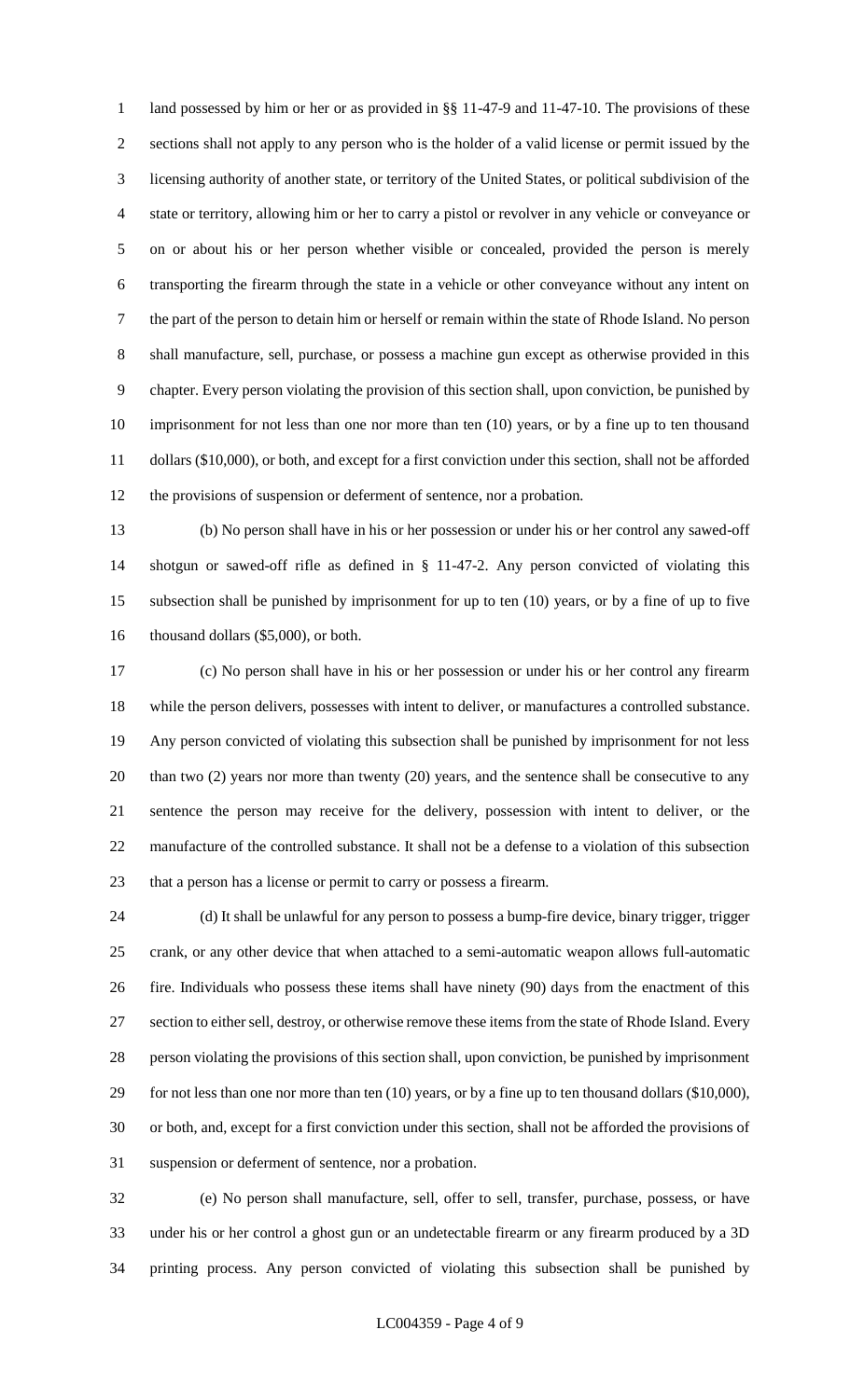1 imprisonment of not more than ten (10) years, or by a fine up to ten thousand dollars (\$10,000), or both and except for a first conviction under this section shall not be afforded the provisions of suspension or deferment of sentence, probation, nor fine. These provisions shall not apply to federally licensed manufacturers (FLN) pursuant to Alcohol, Tobacco, Firearms, and Explosives (ATF) regulations.

### **11-47-42. Weapons other than firearms prohibited.**

 (a)(1) No person shall carry or possess or attempt to use against another any instrument or weapon of the kind commonly known as a blackjack, slingshot, billy, sandclub, sandbag, metal knuckles, slap glove, bludgeon, stun-gun, or the so called "Kung-Fu" weapons.

 (2) No person shall with intent to use unlawfully against another, carry or possess a crossbow, dagger, dirk, stiletto, sword-in-cane, bowie knife, or other similar weapon designed to cut and stab another.

 (3) No person shall wear or carry concealed upon his person, any of the above-mentioned instruments or weapons, or any razor, or knife of any description having a blade of more than three (3) inches in length measuring from the end of the handle where the blade is attached to the end of the blade, or other weapon of like kind or description.

 Any person violating the provisions of these subsections shall be punished by a fine of not more than one thousand dollars (\$1,000) or by imprisonment for not more than one year, or both, and the weapon so found shall be confiscated.

 Any person violating the provisions of these subsections while he or she is incarcerated within the confines of the adult correctional institutions shall be punished by a fine of not less than one thousand dollars (\$1,000) nor more than three thousand dollars (\$3,000), or by imprisonment for not less than one year nor more than five (5) years, or both, and the weapon so found shall be confiscated.

 (b) No person shall sell to a person under eighteen (18) years of age, without the written authorization of the minor's parent or legal guardian, any stink bomb, blackjack, slingshot, bill, 27 sandclub, sandbag, metal knuckles, slap glove, bludgeon, stungun, paint ball gun, so called "kung- fu" weapons, dagger, dirk, stiletto, sword-in-cane, bowie knife, razor, or knife of any description having a blade of more than three inches (3") in length as described in subsection (a) of this section, or any multi-pronged star with sharpened edges designed to be used as a weapon and commonly known as a Chinese throwing star, except that an individual who is actually engaged in the instruction of martial arts and licensed under § 5-43-1 may carry and possess any multi-pronged star with sharpened edges for the sole purpose of instructional use. Any person violating the provisions of this subsection shall be punished by a fine of not less than one thousand dollars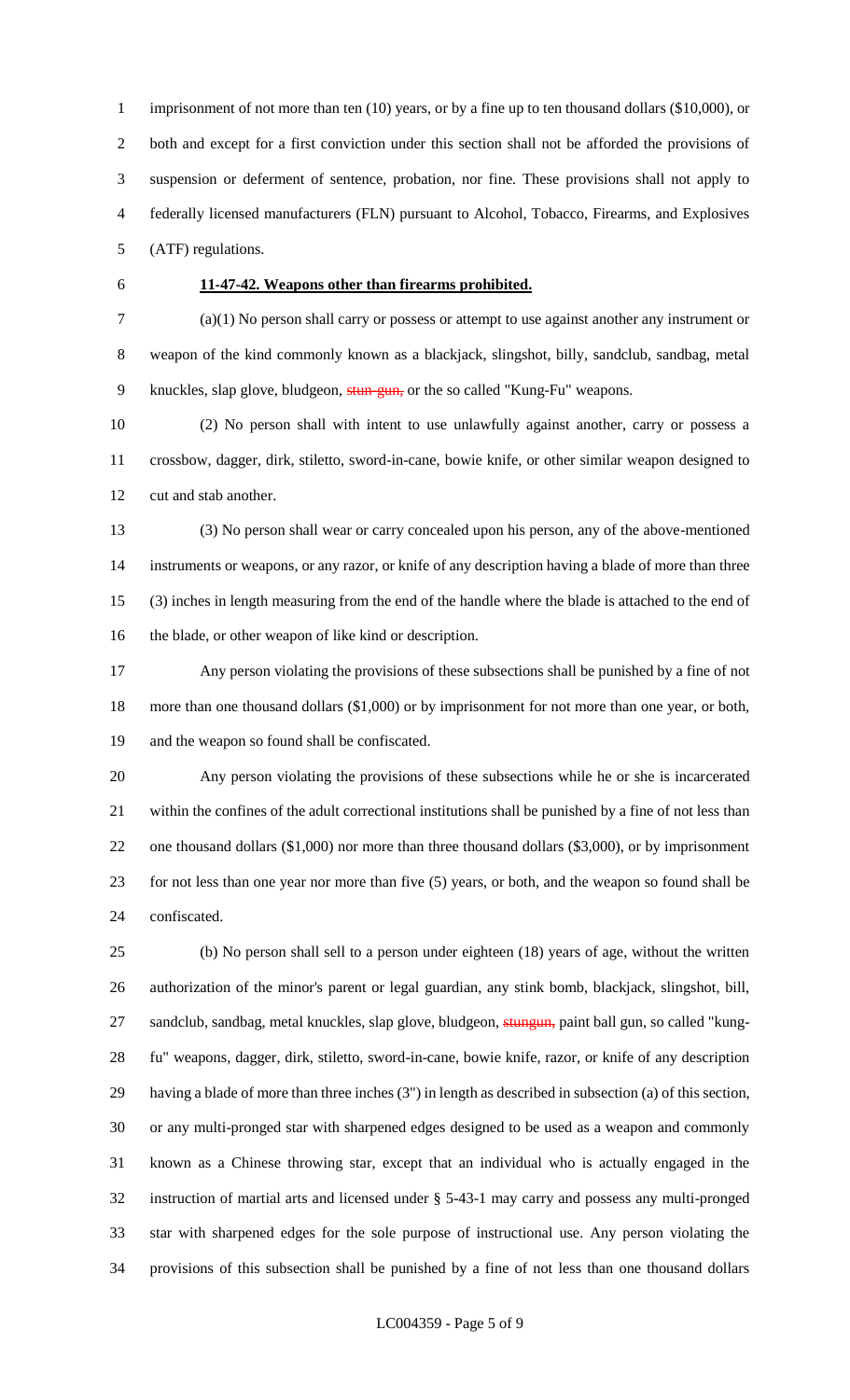- 1 (\$1,000) nor more than three thousand dollars (\$3,000), or by imprisonment for not less than one
- 2 year nor more than five (5) years, or both, and the weapons so found shall be confiscated.
- 3 SECTION 2. Chapter 11-47 of the General Laws entitled "Weapons" is hereby amended 4 by adding thereto the following sections:
- 5 **11-47-8.2. Purchase, possession, sale or use of stun gun.**
- 6 (a) Any person eighteen (18) years of age or over may purchase or possess a stun gun.
- 7 (b) No person shall sell or attempt to sell, transfer, deliver or furnish a stun gun to a person
- 8 who is less than eighteen (18) years of age. Any person convicted of violating the provisions of this
- 9 subsection shall be guilty of a felony and may be punished by imprisonment for not less than one
- 10 year nor more than five (5) years.
- 11 (c) No person shall use or attempt to use a stun gun in the commission of a crime. Any 12 person convicted of violating the provisions of this subsection shall be guilty of a felony and may 13 be punished by a fine of up to ten thousand dollars (\$10,000), or by imprisonment for not more 14 than ten (10) years, or both. 15 (d) No person shall use or attempt to use a stun gun on a police officer who is engaged in
- 16 the performance of his or her duty. Any person convicted of violating the provisions of this
- 17 subsection shall be guilty of a felony and may be punished by a fine of up to ten thousand dollars
- 18 (\$10,000), or by imprisonment for not more than ten (10) years, or both. Any sentence imposed
- 19 upon a person pursuant to this subsection shall be imposed consecutively to and not concurrently
- 20 with any sentence imposed for the underlying crime or attempted crime, and the person shall not
- 21 be afforded the benefits of suspension or deferment of sentence.
- 

# 22 **11-47-8.3. Review and appeal of the decision of the licensing authority or attorney**

- 23 **general.**
- 24 (a) A decision denying a permit pursuant to either §§ 11-47-11 or 11-47-18 shall be final 25 unless further review or appeal is initiated in writing within fifteen (15) days after the decision has
- 26 been mailed to the applicant at the address listed on the application.
- 27 (b) An aggrieved individual may submit a written request to reconsider the denial to the
- 28 licensing authority or the department of the attorney general. Said request shall be submitted within
- 29 fifteen (15) days after the decision has been mailed to the address provided by the applicant.
- 30 (1) The licensing authority or the department of the attorney general shall schedule and
- 31 conduct an in-person meeting within fourteen (14) days of the request to review and discuss the
- 32 decision. Said meeting shall only be scheduled or rescheduled beyond the initial fourteen (14) day
- 33 period by agreement of the parties or for good cause, but in no event exceed sixty (60) days.
- 34 (2) The applicant may submit any supplemental documentation relative to the application,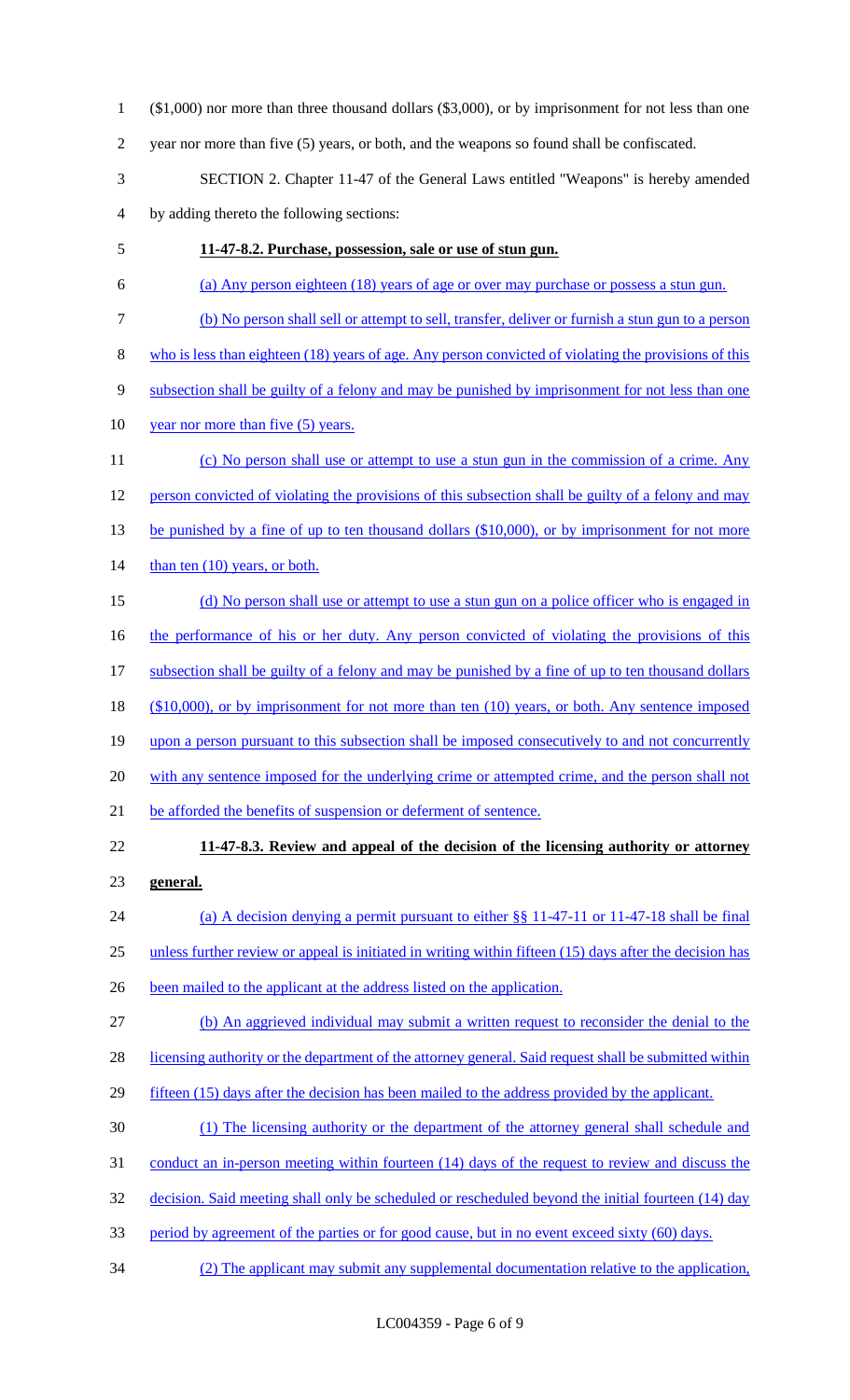1 which shall become part of the application.

| $\mathfrak{2}$ | (3) The meeting shall be conducted as an informal meeting, not as an administrative                         |
|----------------|-------------------------------------------------------------------------------------------------------------|
| 3              | hearing. The licensing authority or the department of the attorney general shall receive and consider       |
| $\overline{4}$ | documents and other evidence without regard to statutory and common law rules. A stenographic               |
| 5              | record, transcription, video, audio or other recording is only allowed by agreement of the parties.         |
| 6              | (4) The applicant may be represented at this meeting by an attorney.                                        |
| 7              | (5) The licensing authority or the department of the attorney general shall, within seven (7)               |
| 8              | days after the meeting mail, a decision to the applicant granting or denying the application. Any           |
| 9              | denial shall be in writing and state with specificity the reason(s) and evidence upon which the denial      |
| 10             | was based and the rationale for the denial.                                                                 |
| 11             | (c) An aggrieved individual may submit an appeal of the decision denying a permit                           |
| 12             | pursuant to either §§ 11-47-11 or 11-47-18 or of the decision of the request to reconsider to the           |
| 13             | superior court for the county in which the licensing authority or attorney general is located, in the       |
| 14             | form of a miscellaneous petition, within fifteen (15) days after the decision has been mailed to the        |
| 15             | applicant at the address listed on the application.                                                         |
| 16             | (1) The petition for review shall state the grounds upon which review is sought but need                    |
| 17             | not be verified.                                                                                            |
| 18             | (2) Upon appeal, the petitioner is entitled to a trial de novo before a justice of the superior             |
| 19             | court without a jury.                                                                                       |
| 20             | (3) Within thirty (30) days of the notice of appeal the licensing authority or attorney general             |
| 21             | shall provide a full, complete and certified copy of the application and all submitted documents to         |
| 22             | both the petitioner and the superior court.                                                                 |
| 23             | (d) Pursuant to chapter 3 of title 38, the request to reconsider and the appeal to the superior             |
| 24             | court, shall not be deemed public. All documents, records and proceedings before the licensing              |
| 25             | authority, the department of the attorney general and the superior court are not open to the public,        |
| 26             | but may be accessed by law enforcement personnel to be used for law enforcement purposes only               |
| 27             | and shall remain otherwise confidential.                                                                    |
| 28             | (e) An applicant may have his or her hearing open to the public upon written request to the                 |
| 29             | superior court.                                                                                             |
| 30             | (f) The superior court may award reasonable attorney's fees, costs and filing fees to the                   |
| 31             | prevailing applicant if the court finds that there is no justiciable issue of either law or fact, or to the |
| 32             | prevailing applicant if the licensing authority or the department of the attorney general did not have      |
| 33             | a good faith basis in the denial of the license or permit.                                                  |
|                |                                                                                                             |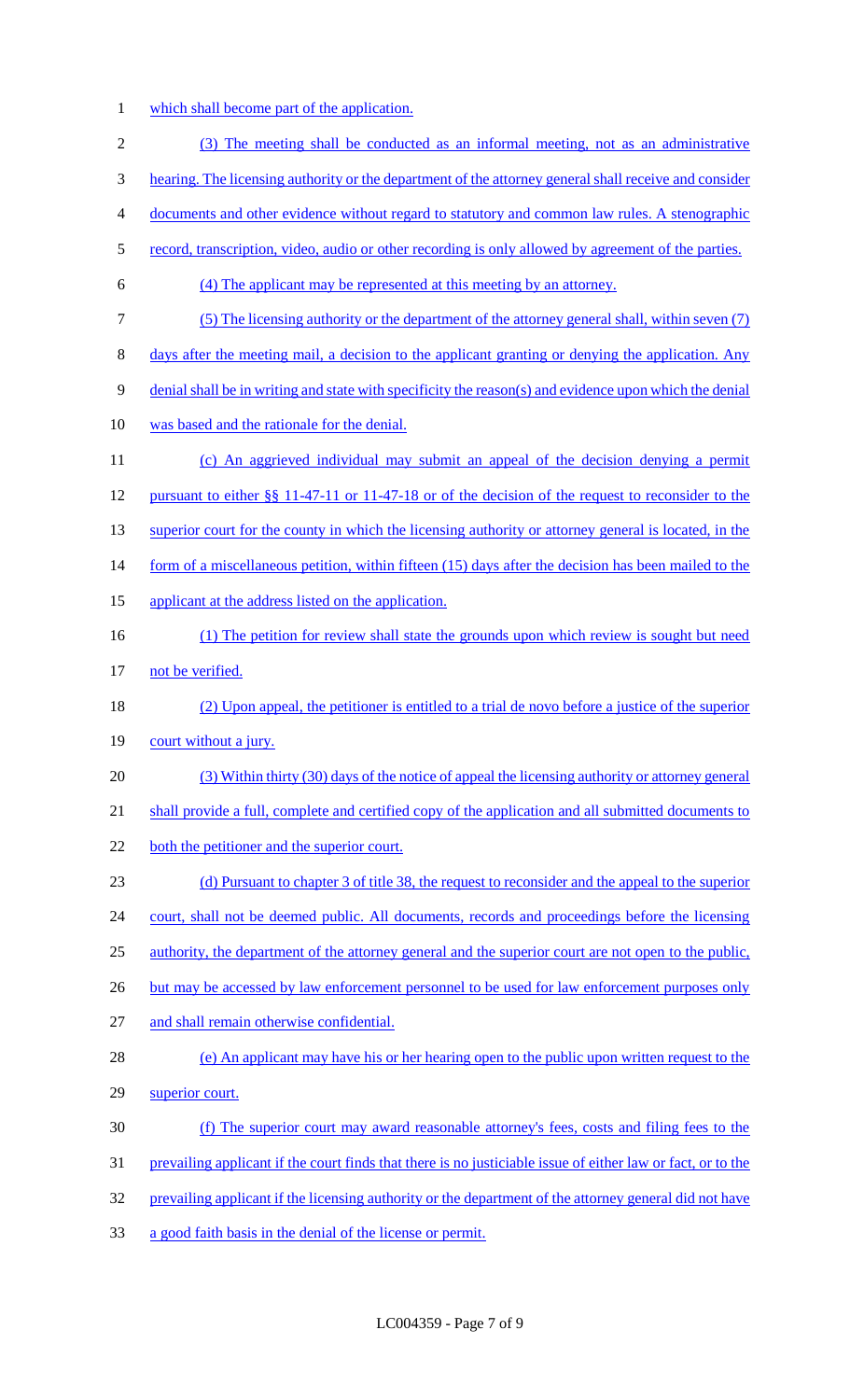1 SECTION 3. This act shall take effect upon passage.

#### $=$ LC004359  $=$

LC004359 - Page 8 of 9